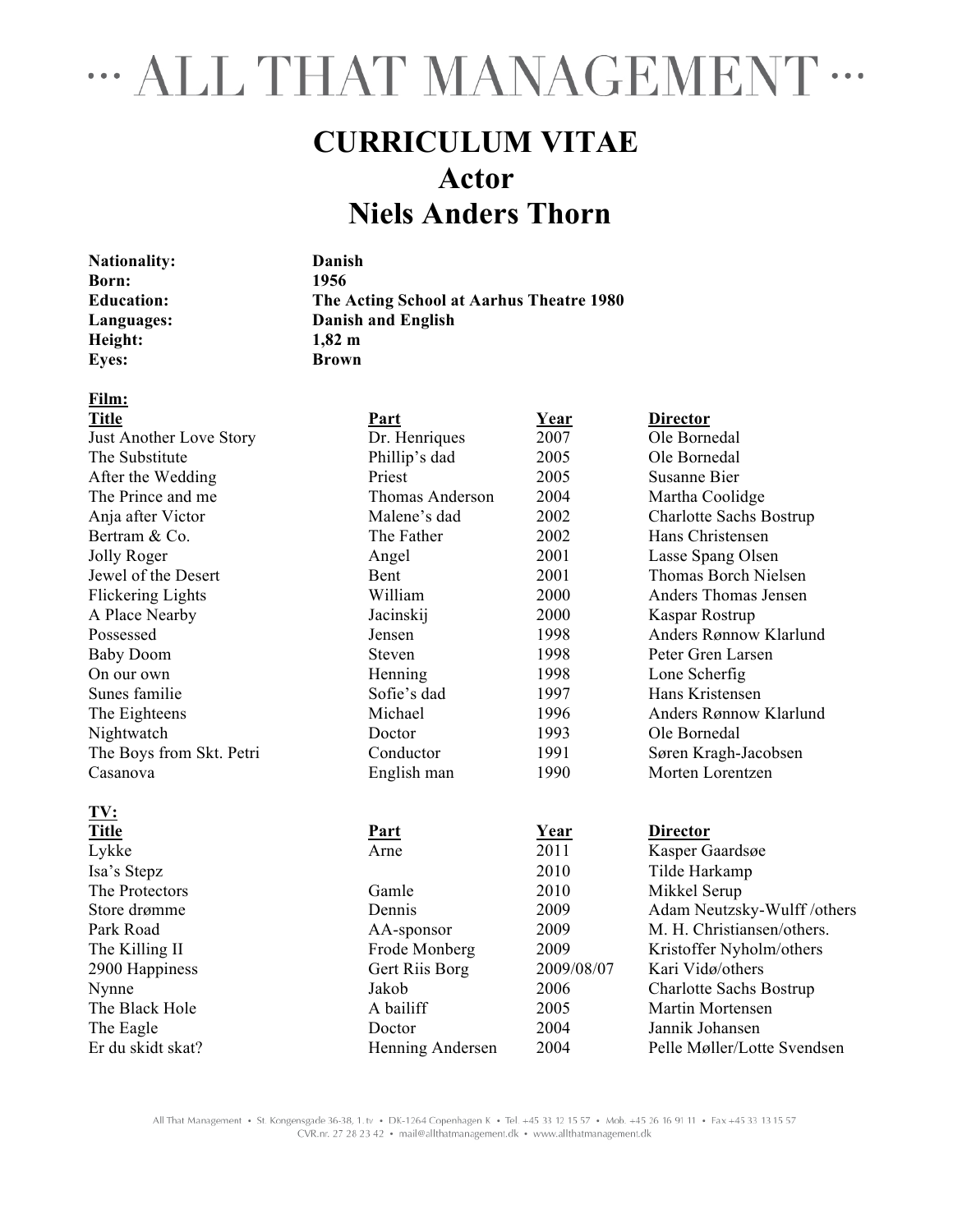## ALL THAT MANAGEMENT ...  $\ddot{\bullet}$   $\dot{\bullet}$   $\ddot{\bullet}$

Nikolaj og Julie The coach 2002 Lars Kaalund At the Faber Thomas Møller 2001 Morten Arnfred Jul i hjemmeværnet Banker + div. 2000 Anders Johansen Jul på Kronborg The Elf King 2000 Hans Kristensen Edderkoppen Count Erik 2000 Ole Christian Madsen Deep Water Carstens 1999 Ole Bornedal Brødrene Mortensens jul Svend Aage Madsen 1998 Hans Kristensen Hvide Løgne Ivan Ivan 1998 Giacomo Campeotto/others Station 7-9-13 1997 Anders Klarlund Rønnow Fusion **Peter** 1997 Anders Klarlund Rønnow Gufol mysteriet Consultant 1997 Morten Lorentzen Deadline 1996 Esben Høilund Madsen Taxa Poul Eriksen 1996 Per Fly/others Island Cop Jørgen Sivertsen 1996 Eddie Thomas Petersen Renters rente Martin 1995 Jonas Cornell Tabere og vindere 1995 Juletestamentet Martin 1995 Nikolaj Cederholm To mand i en sofa Man 1994 Amir Rezazadeh Ingen dans på roser 1994 Til døden os skiller 1994 Masturbator Robert 1992 Ole Bornedal Mørklægning Mortensen/others 1992 Palle Kjærulff-Schmidt Gøngehøvdingen Soldaten 1990 Peter Eszterhas 1814 (norsk) Prince Christian Frederik1990 Ørn Steinhøi Bertel 1986 Den lille Ida's blomster 1986

#### **Short Film:**

| <b>Title</b>                  | Part        | Year | <b>Director</b>         |
|-------------------------------|-------------|------|-------------------------|
| Jeg er ældst når ingen kigger | Erling      | 2010 | <b>Anton Brandt</b>     |
| Remis                         | Henry       | 2008 | Lin Alluna/Station Next |
| Dejlig er jorden              |             | 2008 | Bo Dalum                |
| Hvidevaretrilogien, episode 1 |             | 2006 | Søren Balle             |
| Solia                         | Christian   | 2006 | Sofie Stougaard         |
| Den hvide mand                | Dr. Nielsen | 2003 | Kasper Gaardsøe         |
| Zimmer Frei                   | Niels Bro   | 2003 | Karsten Baagø           |
| <b>Feeding Desire</b>         | Martin      | 2001 | Martin Strange-Hansen   |
| Drawings                      | The father  | 2000 | Olivier Bugge Coutte    |
| Genfærd                       | Mogens      | 1999 | Kenneth Kainz           |
| Rejsefeber                    |             | 1995 | Jessica Nilsson         |
| Life is a Bitch               |             | 1994 | Jørgen Faurschou        |
| Ord                           |             | 1994 | Jens Loftager           |
| I begyndelsen var ordet       |             | 1993 |                         |
| Gennem lydmuren               |             | 1992 |                         |
| Da natten forsvandt           |             | 1991 |                         |
| Y som Yrsa                    |             | 1991 | Kari Vidø               |
| Skilsmisse                    |             | 1989 |                         |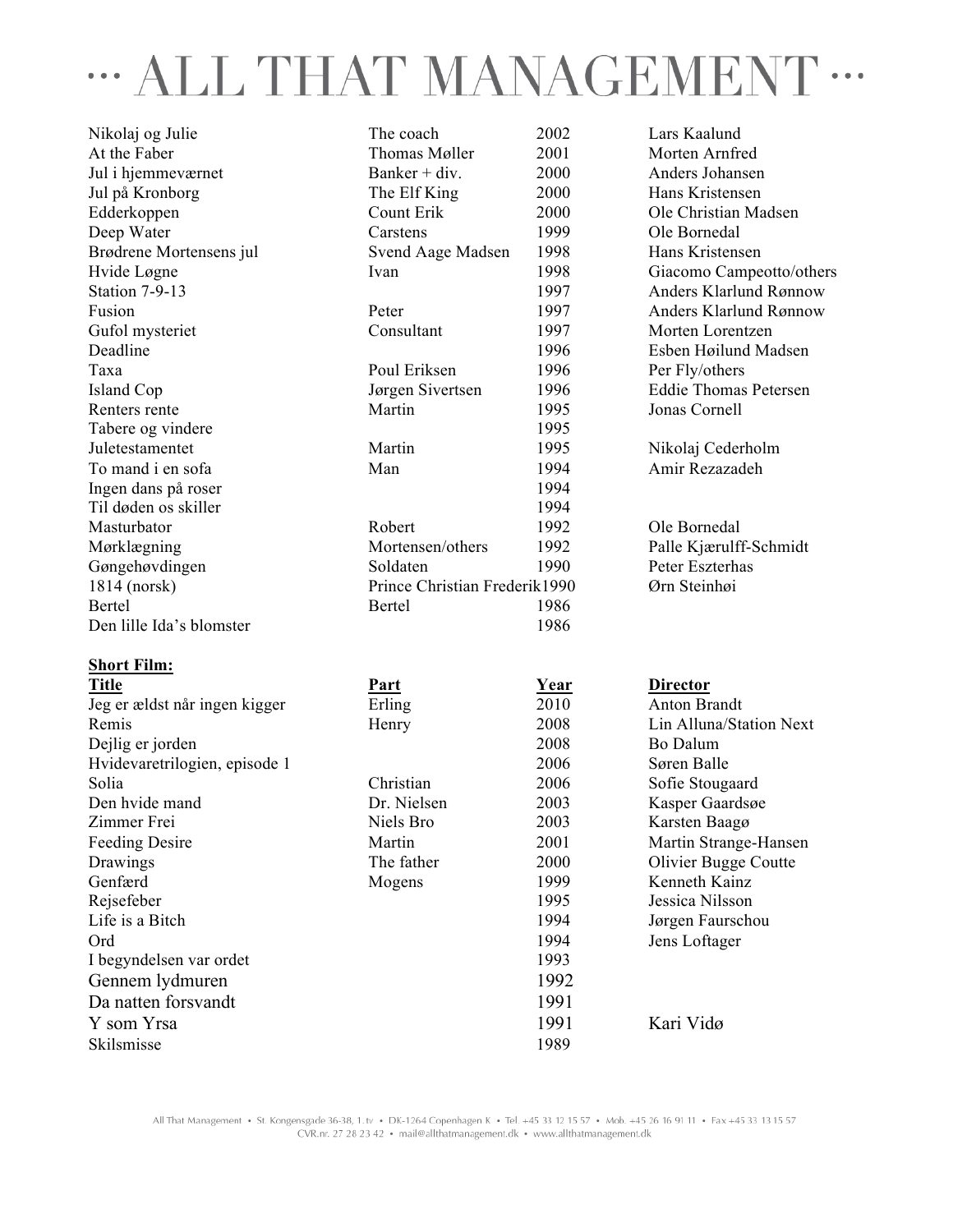# " ALL THAT MANAGEMENT "

**Theatre:**

Albatros 1985 Jens Jørgen Thorsen

| <b>Title</b>             | <b>Part</b>         | <u>Year</u> | Director/Theatre                     |
|--------------------------|---------------------|-------------|--------------------------------------|
| Jeppe on the mountain    | Erik Lakaj          | 2010        | Christoffer Berdal/The Royal Theatre |
| A Christmas Carol        | <b>Bob Cratchit</b> | 2007        | Folketeatret                         |
| A Christmas Carol        | <b>Bob Cratchit</b> | 2006        | Folketeatret                         |
| Dracula                  | Dracula             | 2006        | Rønnebæksholm Castle                 |
| A Christmas Carol        | <b>Bob Cratchit</b> | 2005        | Folketeatret                         |
| Measure for Measure      | Angelo              | 2005        | Grønnegaards Theatre                 |
| Casino Moonlight         |                     | 2004        | Lars Kaalund/Østre Gasværk           |
| Raststätte               |                     | 2004        | The Royal Theatre                    |
| The Wind in the Willows  | Rat                 | 2003        | The Royal Theatre                    |
| Leonardo da Vinci        | Leonardo da V 2003  |             | Lars Kaalund/Østre Gasværk           |
| Køkkenelevatoren         |                     | 2003        | Danish National School of Theatre    |
| The Wind in the Willows  | Rat                 | 2002        | The Royal Theatre                    |
| Monument                 |                     | 2001        | Maria Vinterberg/Østre Gasværk       |
| Othello                  | Cassio              | 2000        | Lars Kaalund/Østre Gasværk           |
| Søstrene                 | Soljonvi            | 2000        | <b>Betty Nansen Theatre</b>          |
| Højt Hår                 |                     | 2000        | Dr. Dantes Aveny                     |
| Gud bevare Danmark       |                     | 1999        | Ole Bornedal/Østre Gasværk           |
| Donna Juanna             |                     | 1999        | Lars Kaalund/Østre Gasværk           |
| Romeo & Juliet           | Benvolio            | 1998        | Lars Kaalund/Østre Gasværk           |
| Nye venner og elskere    |                     | 1998        | Dr. Dantes Aveny                     |
| Faust er død             |                     | 1997        | Mungo Park                           |
| Monkey Business Class    |                     | 1997        | Hotel Pro Forma                      |
| Paradis                  | Christian           | 1997        | Dr. Dantes Aveny                     |
| Den Store Hanrej         |                     | 1996        | Mungo Park                           |
| I en kælder              | Victor              | 1996        | Lars Kaalund/Dr. Dantes Aveny        |
| Universets hurtigste ur  |                     | 1995        | Café Theatre                         |
| Måneskin                 |                     | 1995        | The Royal Theatre                    |
| American Psycho          | Luis                | 1994        | Dr. Dantes Aveny                     |
| A Doll's House           | Dr. Rank            | 1994        | Gladsaxe Theatre                     |
| Hver dag dør i søvn      |                     | 1993        | Café Theatre                         |
| Godspell                 |                     | 1993        | The Danish Theatre                   |
| En historie om forræderi |                     | 1992        | Ry Højskole                          |
| Othello                  |                     | 1992        | Gladsaxe Theatre                     |
| A Pitchfork Disney       | Cosmo               | 1992        | Café Theatre                         |
| The Winter's Tale        |                     | 1991        | Danish National School of Theatre    |
| Lulu                     |                     | 1991        | <b>Mammut Theatre</b>                |
| Himmelhandleren          |                     | 1991        | Sideway & Co                         |
| The Odyssey              |                     | 1991        | Gladsaxe Theatre                     |
| Flænsning for alle       |                     | 1990        | Gladsaxe Theatre                     |
| Woyzech                  |                     | 1990        | <b>Bellevue Theatre</b>              |
| Mikael                   |                     | 1990        | Rialto Theatre                       |
| En hunds Hjerte          |                     | 1989        | Mammut Theatre                       |
| Don Juan                 |                     | 1989        | Rialto Theatre                       |
| De forviste              |                     | 1989        | The New Theatre                      |